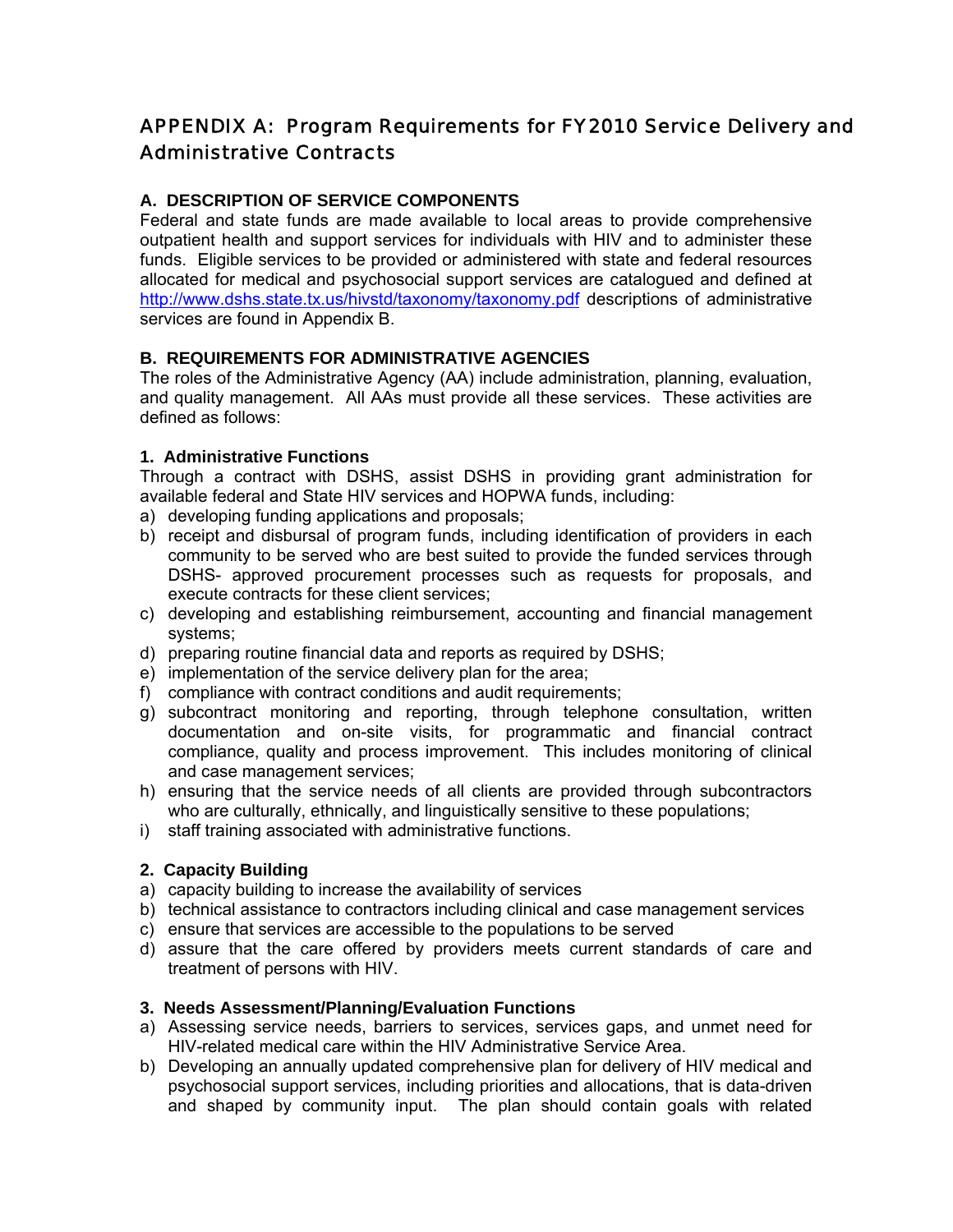measurable objectives and address issues included in the Texas Statewide Coordinated Statement of Need as relevant for the area.

- c) Periodic examination of utilization and expenditure data, making reallocations as necessary;
- d) Establishing multiple mechanisms for stakeholder input into the development of the HIV services delivery plan;
- e) Collecting data on the outcomes of service delivery as specified by DSHS ;
- f) Evaluation of the cost-effectiveness of the mechanisms used in the delivery plan ;
- g) Periodic evaluation of the success of the service delivery plan in responding to identified needs;
- h) Maintaining complete, accurate and timely client-level programmatic data, including adhering to the minimum requirements of maintaining the URS as required by DSHS. This includes contract set up for providers with Part B Minority AIDS Initiative (MAI) funds, and technical assistance on URS participation for these providers.

### **4. Quality Management Functions**

Quality Management is a mandated function in the Ryan White Program. The standards apply to RWAA, RWSD, SS, and MAI scopes of work. Quality Management Systems require:

- a) The presence of a documented, ongoing quality management system that is used to guide and continuously improve the program
- b) A QA/QI/PI committee function that includes documented membership, member roles, responsibilities, meeting frequency, and minutes of each meeting;
- c) Significant participation by physician in quality management functions;
- d) Evidence of actions to measure, monitor and improve quality of care, including client utilization data and improvements in accessibility, availability, continuity, effectiveness, efficiency, patient satisfaction, timeliness of care, environmental safety, health disparities or other quality indicators of services;
- e) Programmatic, financial, operational and other applicable data analysis in order to identify issues that impact the quality of services;
- f) AA administered client satisfaction surveys and follow up on all identified issues from the surveys with supported documentation of improvement and re-evaluation of those issues;
- g) The identification of outcomes and efforts at improving them through the utilization of goals and measurable objectives with associated strategies (a QI/QM Improvement Plan) to accomplish the ongoing improvement, inclusive of a QI/QM work plan;
- h) Identification, monitoring and correction of adverse outcomes;
- i) Contractor oversight compliance monitoring system, including documented corrective action, review, evaluation and follow up;
- j) Contractor participation in the ongoing quality management system, including an well developed provider feedback loop;
- k) Review, tracking and analysis of client, staff and subcontractor grievances;
- l) Evidence of programmatic and management improvements, including documented revisions to program administration, policies and procedures, committee actions and other applicable initiatives impacting quality of services;
- m) An annual evaluation summary of the quality management system (internal and external);
- n) An annual evaluation of agency policies and procedures and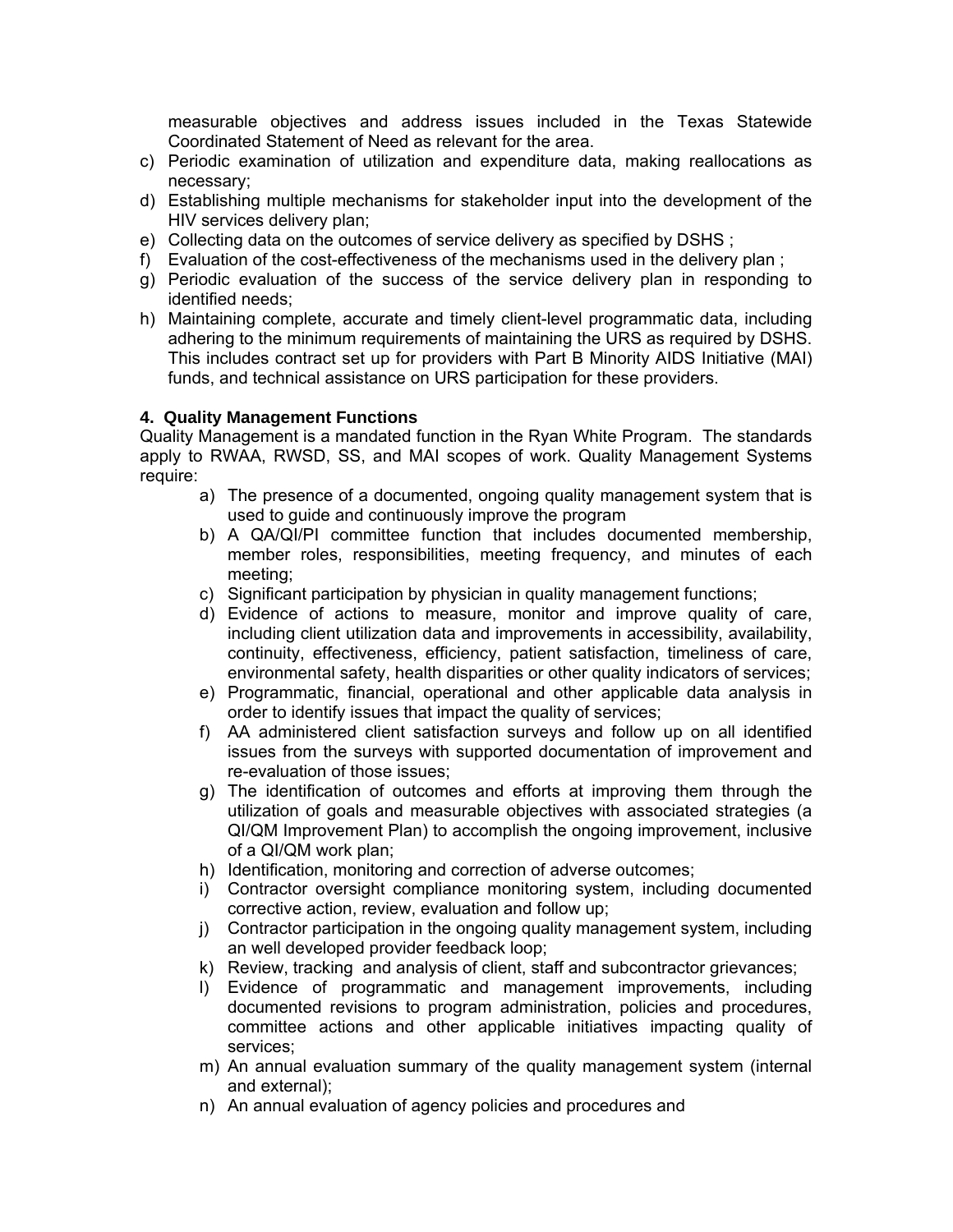- o) A process for development and an annual review of clinical protocols and Standing Delegation Orders (SDOs);
- p) Review of the Comprehensive Services Plan for the area.

### **C. USE OF FUNDS**

#### **1. Allowable use of funds**

Contract funds may be used for personnel, fringe benefits, equipment, supplies, staff training, travel, contractual or fee-based services, other direct costs, and indirect costs. **For the purposes of insurance assistance, contract funds may be used for the payment of insurance premiums, deductibles, co-insurance payments, and related administrative costs.** Equipment purchases are allowed if justified and approved in advance. All costs are subject to negotiation with the DSHS.

Contractors are required to adhere to federal principles for determining allowable costs. Such costs are determined in accordance with the cost principles applicable to the organization incurring the costs. The kinds of organizations and the applicable cost principles are set out in the DSHS contract general provisions and in the *DSHS Contractors Financial Procedures Manual.* Copies are available online at http://www.dshs.state.tx.us/contracts/cfpm.shtm.

If the contractor expends \$500,000 or more in total federal financial assistance during the contractor's fiscal year, arrangements must be made for agency-wide financial and compliance audits. The audit must be conducted by an independent certified public accountant and must be in accordance with applicable Office of Management and Budget (OMB) Circulars, Government Auditing Standards, and the applicable Uniform Grant Management Standard (UGMS) State Audit Circular. Contractors shall procure audit services in compliance with state procurement procedures, as well as the provisions of UGMS. If the contractor is not required to have a Single Audit, DSHS will provide the contractor with written audit requirements if a limited scope audit will be required.

The administrative agency must:

• ensure that each subcontractor obtains a financial and compliance audit (Single Audit) if required by OMB Circular A-133 and/or UGMS,

• ensure that subcontractors who are required to obtain an audit take appropriate corrective action within six months of receiving an audit report identifying instances of non-compliance and/or internal control weaknesses, and

• determine whether a subcontractor's audit report necessitates adjustment of the administrative agency's records.

#### **2. Disallowances**

Funds provided through RWSD, SS, or HOPWA contracts may not be used for the following:

- expenses of the Administrative Agency
- to make cash payments to intended recipients of services, except for reimbursement of reasonable and allowable out-of-pocket expenses associated with consumer participation in planning activities;
- for acquisition of real property, building construction, alterations, renovations, or other capital improvements; and
- to supplant other funding for services already in place; and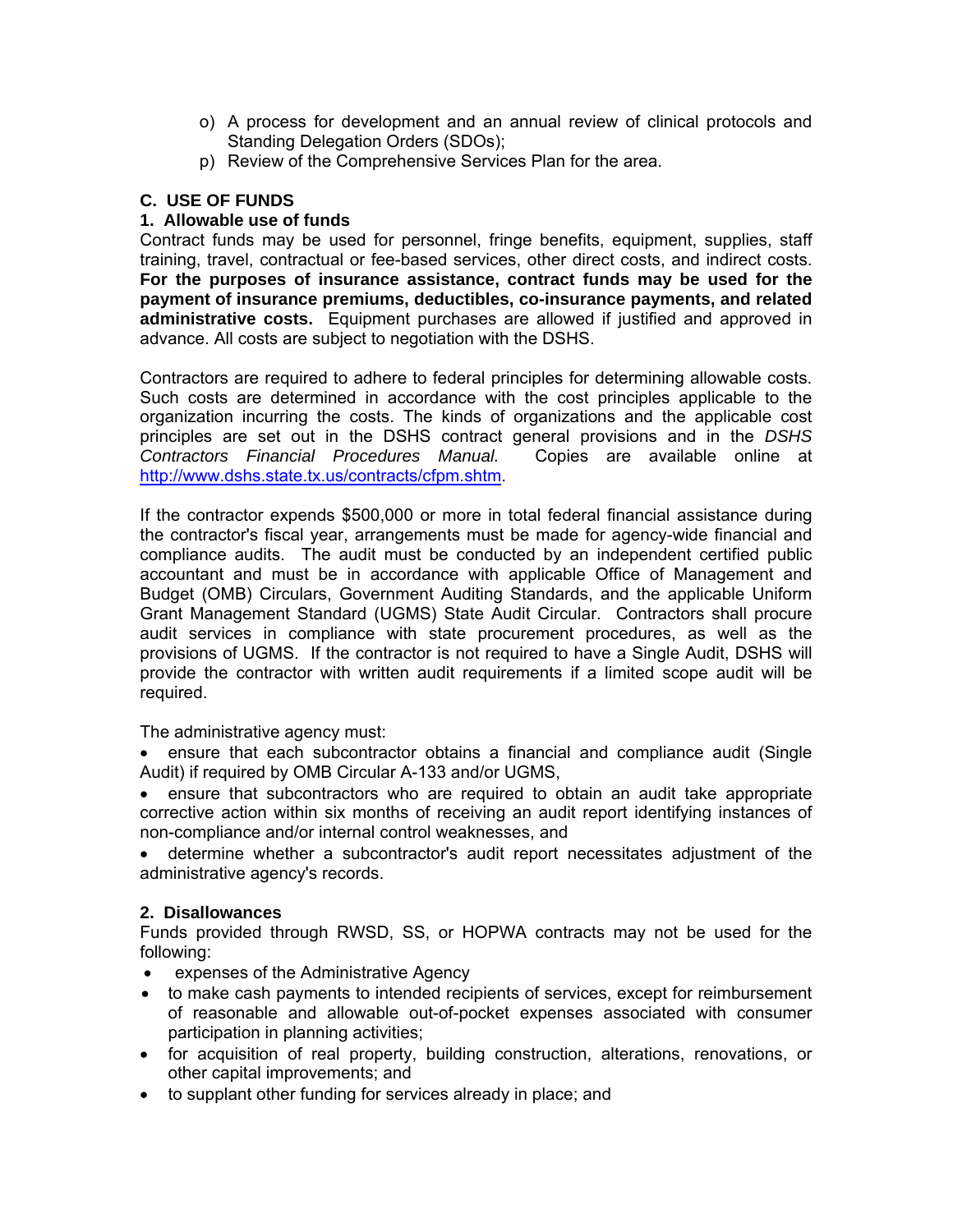• funds provided through the RWAA contract may not be used for direct client services.

### **3. Program Income**

All fees collected for services provided by Ryan White and SS funds are considered program income. All program income generated as a result of program funding must be proportionately integrated into the program for allowable costs and deducted from gross reimbursement expenses on the voucher before requesting additional cash payments. All program income must be reported on the quarterly financial reports. The *DSHS Contractor Financial Procedures Manual* contains additional information on program income. This document is available on the DSHS Contract Oversight and Support (COS) Division website at. http://www.dshs.state.tx.us/contracts/cfpm.shtm.

### **4. Payor of Last Resort**

The costs of delivering services should be reasonably shared by the state and federal governments, private health insurers, and to the extent possible, by the client within the limitations set in the Charges to Clients for Services section below. To maximize the limited program funds, Ryan White CARE Act funds should be considered payor of last resort.

It is the responsibility of the AA to ensure that:

- Providers bill all potential third party payors for applicable services provided;
- Costs incurred from the billing process are not be charged to the client in whole or in part;
- Funds are not be used to provide items or services for which payment already has been made or reasonably can be expected to be made by third party payors, including Medicaid, Medicare, other state or local entitlement programs, prepaid health plans, and/or employment-based health insurance;
- Providers pursue the process to bill Medicaid, employment-based health insurances and other publicly-funded health insurance programs;
- Providers screen all clients for employment-based health insurance, potential Medicaid and other publicly-funded health insurance benefits and actively promote successful client enrollment in Medicaid and other third party payor sources for which clients may be eligible (Medicare, CHIP, etc);
- Providers who, with adequate justification, cannot bill a particular third party payor held within their client caseload applies for a waiver;

Note: Providers are subject to audit on this and other restrictions on use of funds.

#### **5. Charges to Clients for Services**

It is the responsibility of the AA to ensure that:

**All providers develop and implement a fee for service system, such as a sliding scale fee or client co-payment, using the federal poverty guidelines.** 

Individual, annual aggregate charges to clients receiving Part B services must conform to limitations established in the table below. The term, "aggregate charges" applies to the annual charges imposed for all such services under this Title of the Act without regard to whether they are characterized as enrollment fees, premiums, deductibles, cost sharing, co-payments, coinsurance, or other charges for services. This requirement applies to all service providers from which an individual receives Part B-funded services.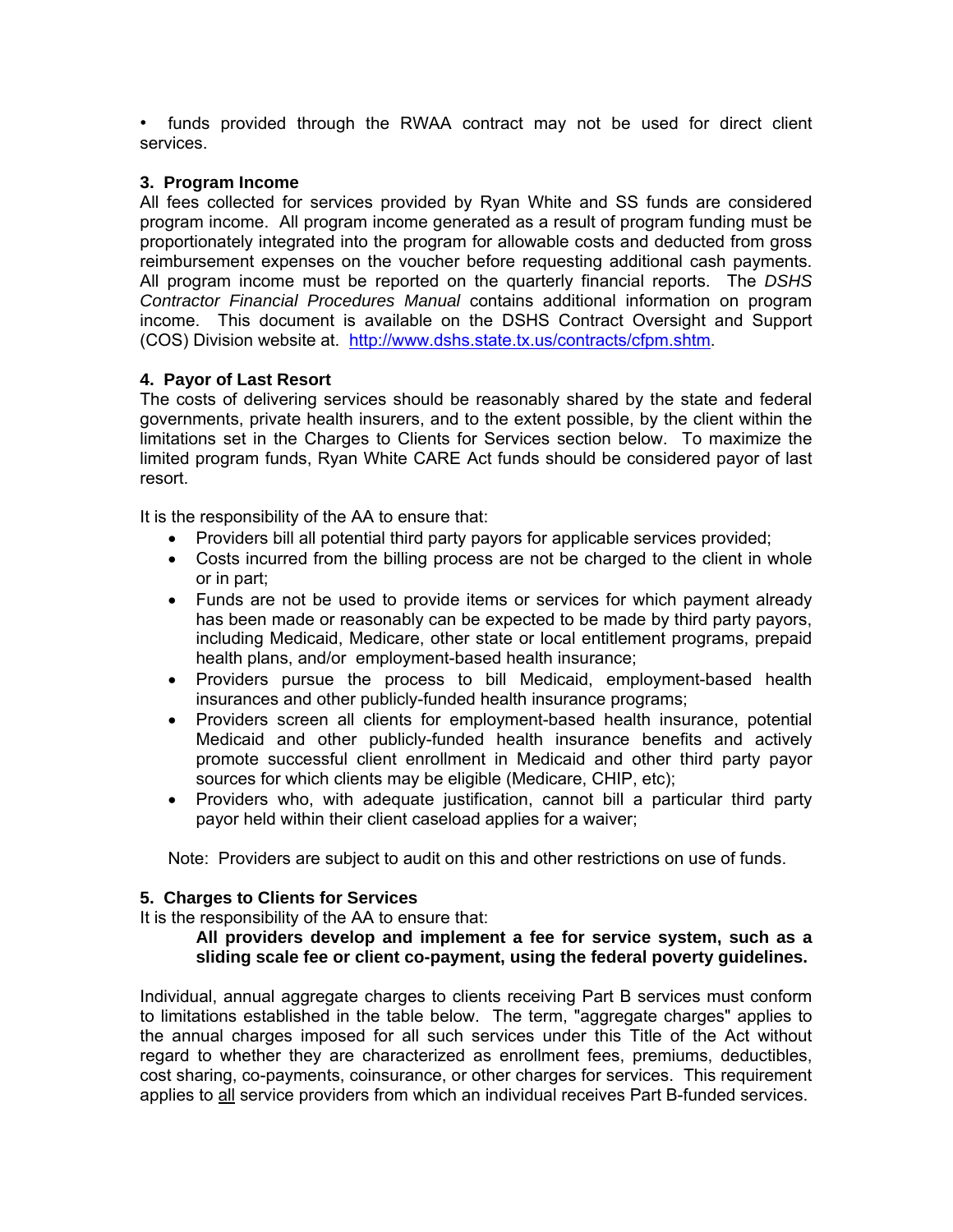Clients must be charged a fee when receiving ambulatory outpatient medical care. Service providers of ambulatory medical care may determine a fee for client without a third party payor through use of a sliding scale, or flat fee system. The fee charged to clients with a billable third party payor will be determined by the third party payor.

#### **Individual/Family Annual Gross Income and Total Allowable Annual Charges**

An eligibility assessment done of each client will provide annual gross salary of the individual/ family as the baseline by which the caps on fees will be established. The client should assure that the information provided is accurate. The intent is to establish a ceiling on the amount of charges to recipients of services funded under Part B. Please refer to the following chart for allowable charges.

| <b>INDIVIDUAL/FAMILY</b><br><b>ANNUAL GROSS INCOME</b> | <b>TOTAL ALLOWABLE</b><br><b>ANNUAL CHARGES</b> |
|--------------------------------------------------------|-------------------------------------------------|
| Equal to or below the official poverty line            | No charges permitted                            |
| 101 to 200 percent of the official poverty line        | 5% l<br>less<br>or<br>0t<br>gross<br>income     |
| 201 to 300 percent of the official poverty line        | 7%<br>less<br>or<br>gross<br>0t<br>income       |
| More than 300 percent of official poverty line         | 10%<br>less<br>or<br>gross<br>Οl<br>income      |

#### **D. MEDICAID PROVISION**

It is the responsibility of the AA to ensure that:

### **A subcontractor/service provider not currently designated as a Medicaid provider must apply to be a Medicaid provider.**

Subcontractors/service providers who cannot meet eligibility requirements to become Medicaid providers for applicable program activities may apply for a waiver. Waivers may be granted pending approval by DSHS of adequate justification provided by the performing agency. Examples of adequate justification include but are not limited to: evidence of denial by Medicaid, evidence that implementing this requirement would result in a loss of critical HIV/STD services to the community, or evidence that implementing this requirement would result in a substantial detriment to the health of a client with HIV/AIDS.

### **E. PROTOCOLS, STANDARDS AND TREATMENT GUIDELINES**

 Client services contractors are required to conduct project activities in accordance with the Quality Care: DSHS Standards for Public Health Clinic Services manual. A copy is posted on the DSHS website at http://www.dshs.state.tx.us/qmb/dshsstndrds4clinicservs.pdf*.* Contractors are required to conduct project activities in accordance with various federal and state laws prohibiting discrimination. Guidance for adhering to non-discrimination requisites can be found on the following website http://www.hhs.state.tx.us/aboutHHS/CivilRights.shtml

Additionally, applicants who provide direct client services are required to adopt written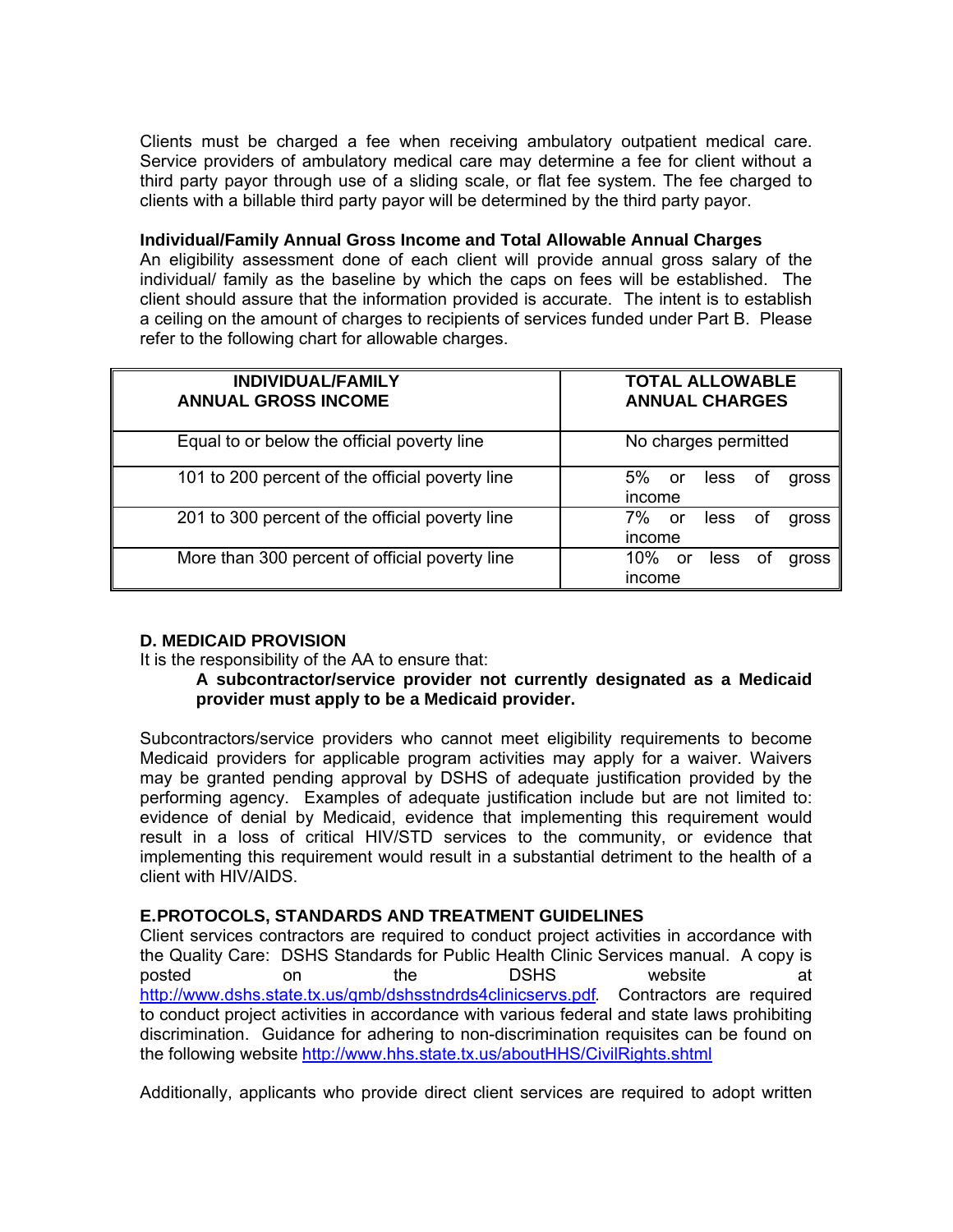protocols, standards and guidelines based on the latest medical knowledge regarding the care and treatment of persons with HIV infection. These include the standards found at the following link: http://www.dshs.state.tx.us/hivstd/clinical/pdf/contract\_reqs.pdf

Current, federally approved guidelines for clinical treatment of HIV and AIDS are available from the HIV/AIDS Treatment Information Services (ATIS) at http://www.hivatis.org; and on the HIV/STD Prevention and Care Branch website at http://www.dshs.state.tx.us/hivstd/clinical/pdf/contract\_reqs.pdf PERFORMING AGENCY is responsible to maintain access to current standards and guidelines.

# **F. ASSURANCES AND CERTIFICATIONS**

Contractors must submit with the application and maintain on file current, signed, and annually-dated assurances adhering to the following:

- Nonprofit Board of Directors and Executive Officer Assurances, if the Administrative Agency is a nonprofit organization,
- HIV Contractor Assurances, and
- Contractor Assurance Regarding Pharmacy Notification.

Copies of each form listed above are provided in this application. Other assurances are included in the DSHS contract general provisions. All contractors must retain copies of the required assurances on file for review during program monitoring visits. Documents to support compliance with the assurances are to be kept on file with the Administrative Agency and at each respective subcontractor site, and will be reviewed by DSHS staff during site visits. Non-compliance with these Assurances could result in the suspension or termination of funding; therefore, it is imperative that the applicant read, understand, and comply with these *Assurances.*

### **G. POLICIES OF THE HIV/STD PREVENTION AND CARE AND TB/HIV/STD EPIDEMIOLOGY AND SURVEILLANCE BRANCHES**

The contractor must abide by all relevant policies of the HIV/STD Prevention and Care Branch and the TB/HIV/STD Epidemiology and Surveillance Branch. Contractors are required to provide pertinent policies to its subcontractors, when applicable. Policies may be found at http://www.dshs.state.tx.us/hivstd/policy/policies.shtm. Contractors are encouraged to establish a policy manual to contain all DSHS policies.

### **H. FEDERAL RYAN WHITE POLICIES**

Contractors and subcontractors are required to comply with HRSA's HIV/AIDS Bureau Policies for the Ryan White CARE Act. To this end, the DSHS recommends that all Administrative Agencies and their agents obtain and refer to the latest Ryan White Part B Manual. This manual can be downloaded at http://www.hab.hrsa.gov/tools/title2/ or a hard copy can be requested by contacting the HRSA Information Center at (888) ASK HRSA.

### **I. PROGRAM REPORTING**

### **1. Uniform Reporting System**

Participation in the Uniform Reporting System (URS) is mandatory; currently, the URS system is the AIDS Regional Information and Evaluation System (ARIES). DSHS provides access to the URS at no cost to Administrative Agencies. Administrative Agencies are required to participate in the URS quality assurance activities. Administrative agencies must hire qualified personnel, as defined by DSHS policy, to fulfill the required duties and standards described in the policy. This includes assisting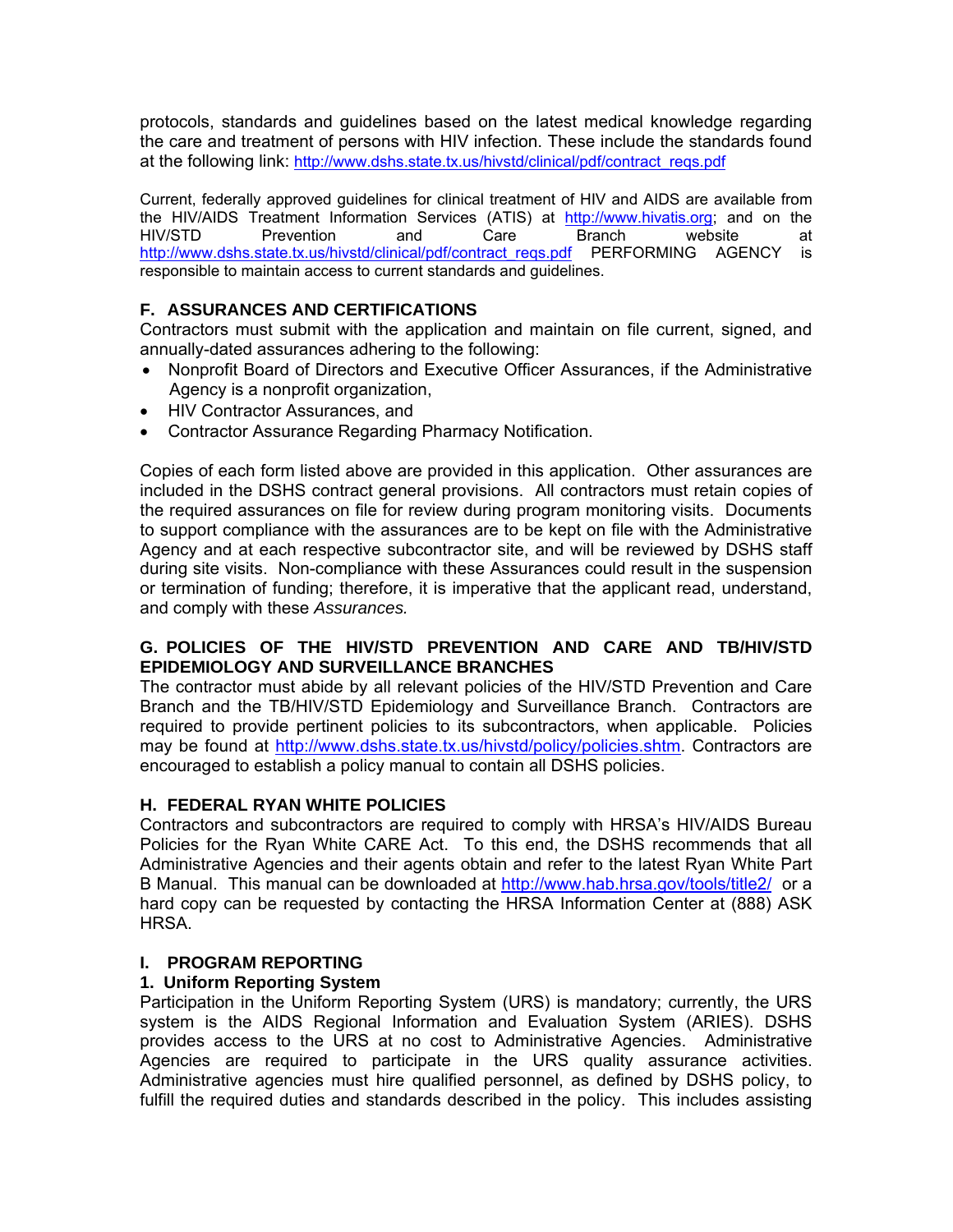providers in the collection and reporting of URS data and management, improvement and assistance in the application of URS data. **All Ryan White eligible services provided to Ryan White eligible clients must be reported by DSHS.** 

### **2. HIV Services Program Quarterly Reports**

Contractors are required to collect and maintain relevant data documenting the progress toward the goals and objectives of their project as well as any other data requested by the DSHS. **Contractors must demonstrate in the quarterly reports continuing efforts to assure that Ryan White monies are the payer of last resort through third party billing for all professional services, enrollment in available prescription plans and any other appropriate alternate payers**. All program reports are due in the format found on the DSHS HIV/STD web pages listed below no later than 20 days after the end of each reporting period, except for the  $4<sup>th</sup>$  quarterly report. The progress toward meeting the program objectives must be reported for the quarter as well as year-to-date. All other reporting information is reported by quarter. The fourth quarter report will serve as the final program report. Failure to comply with deadlines and content requirements may result in an interruption of monthly reimbursements.

RW Administrative Agency, RW Service Delivery, and State Services providers use the same quarterly report format that is located at http://www.dshs.state.tx.us/hivstd/fieldops/ReportsForms.shtm.

### **Email all quarterly reports to**:

- hivstdreport.tech@dshs.state.tx.us **and cc:** (first name.last name@dshs.state.tx.us)
	- o Your DSHS Services Consultant
	- o Your DSHS Nurse Consultant
	- o The DSHS ARIES Data Manager
	- o The DSHS Quality Management Coordinator
	- o Public Health Regional HIV Program Manager

**If electronic submission is not an option, contact Linda Horton, Monitoring Manger, at (512) 458-7111 ext. 2189.** 

Due dates for the reporting periods are as follows:

1st Quarter (April 1 - June 30) Due July 20 2nd Quarter (July 1 – September 30) Due October 20 3rd quarter (October 1 - December 31) Due January 20 4th quarter (January 1 - March 31) Due May 30

### **3. Ryan White HIV/AIDS Program Data Report**

The Ryan White HIV/AIDS Program Data Report (http://hab.hrsa.gov/rdr/) must be submitted each year by February 15 for services provided in the previous calendar year. Instructions on submission will be issued by DSHS. Entities that receive Ryan White Program funding from multiple parts are responsible for any additional registration that might be necessary to submit data due to their multiple sources of funding. .

#### **J. FINANCIAL REPORTING**

#### **1. Quarterly Financial Status Reports**

Financial status reports are required as provided in the UGMS and must be filed regardless of whether or not expenses were incurred. Quarterly Financial Status Reports (State of Texas Supplemental Form 269a/DSHS Form GC-4a), are required no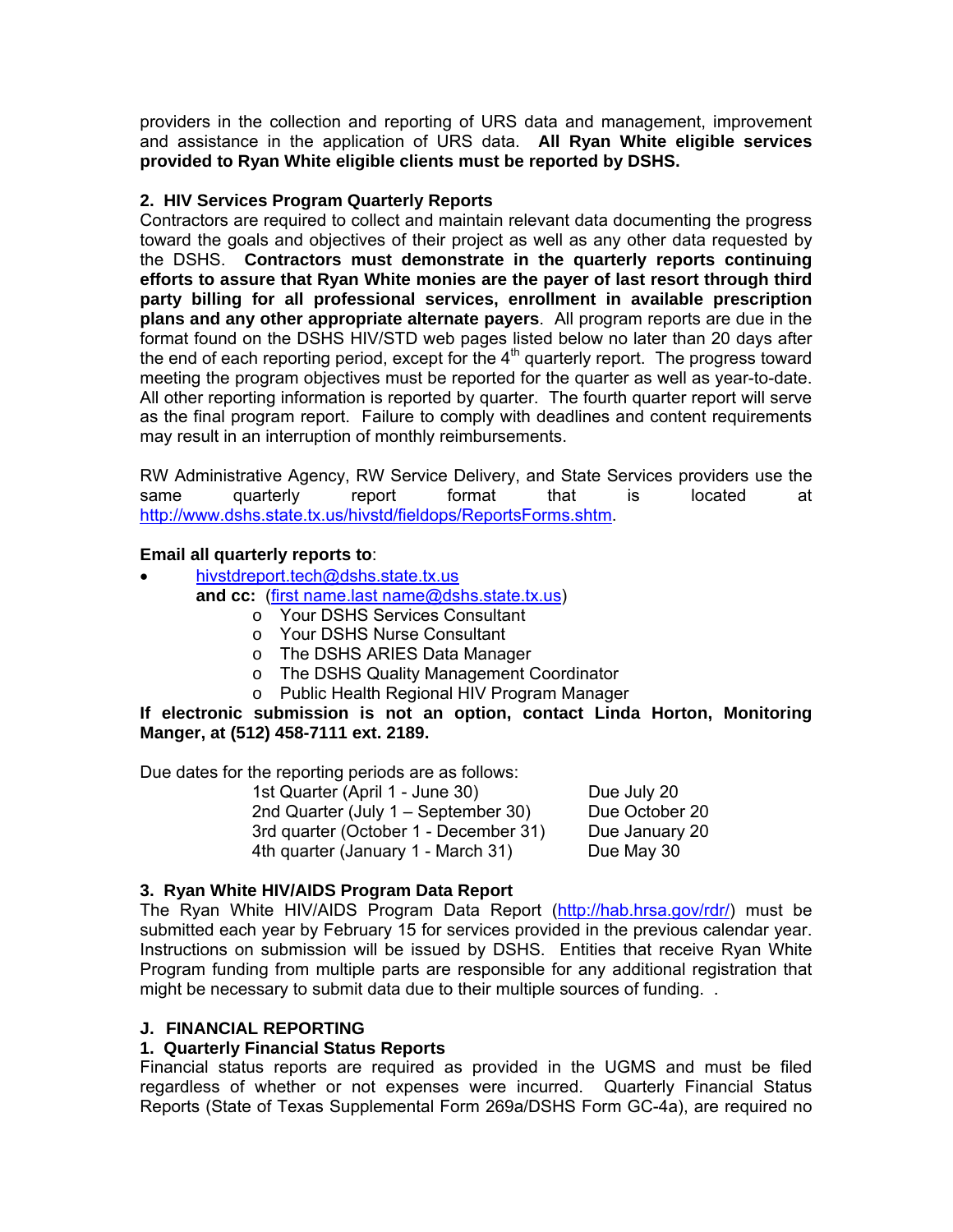later than 30 days after the end of each quarter, except the fourth quarter. Due dates are set out in the project contract.

Required forms to use for these reports can be found at http://www.dshs.state.tx.us/grants/forms.shtm. Quarterly financial reports are to be mailed to the Department of State Health Services, Fiscal Division/Accounts Payable: Claims Processing Unit, MC1940 Texas Department of State Health Services 1100 West 49<sup>th</sup> Street PO Box 149347 Austin, TX 78714-9347

#### **2. Final Report**

A final Financial Status Report is required within 60 days following the end of the contract period. If necessary, a State of Texas Purchase Voucher is submitted by the Contractor if all costs have not been recovered or a refund will be made of excess monies if costs incurred were less than funds received. The final financial report is to be mailed to:

> Claims Processing Unit, MC1940 Texas Department of State Health Services 1100 West  $49<sup>th</sup>$  Street PO Box 149347 Austin, TX 78714-9347

### **3. Equipment Inventory**

Written prior approval for equipment purchases is required. Purchased equipment must be tagged and maintained on a property inventory. All equipment purchased with DSHS funds must be inventoried each vear, no later than August  $31<sup>st</sup>$  and reported to DSHS at cosequip@dshs.state.tx.us on DSHS Form GC-11 no later than October 15th. Equipment is defined as an item having a single unit cost of \$5,000 or greater and an estimated useful life of more than one year; however, personal computers, FAX machines, stereo systems, cameras, video recorder/players, microcomputers, and printers with a unit cost of over \$500 also are considered as equipment.

### **K. COLLABORATION WITH OTHER AGENCIES**

The DSHS **requires** collaboration between administrative agencies, service providers and other HIV-related programs within the HIV Service Delivery Area (HSDA), including pediatric service demonstration projects; Ryan White Part A, B, C, D and F recipients; community, migrant, and homeless health centers; providers of HIV counseling and testing and prevention programs; the Texas HIV Medication Program (THMP); mental health and mental retardation providers; substance abuse facilities; STD clinical service providers; Federally Qualified Health Centers(FQHC); local and regional public health officials; federal HOPWA grantees; Section 8 Housing Authority; community groups; and, individuals with expertise in the delivery of HIV/AIDS services and knowledge of the needs of the target population. Formal linkages with DSHS contractors providing HIV counseling and testing services or comprehensive risk counseling services are also **required** to improve the integration of HIV prevention and care services. Formal linkages with hospital discharge planners are encouraged.

Since all newly diagnosed persons with HIV should be tested for TB and STDs, applicants must have a **formal** mechanism to refer clients for clinical services to provide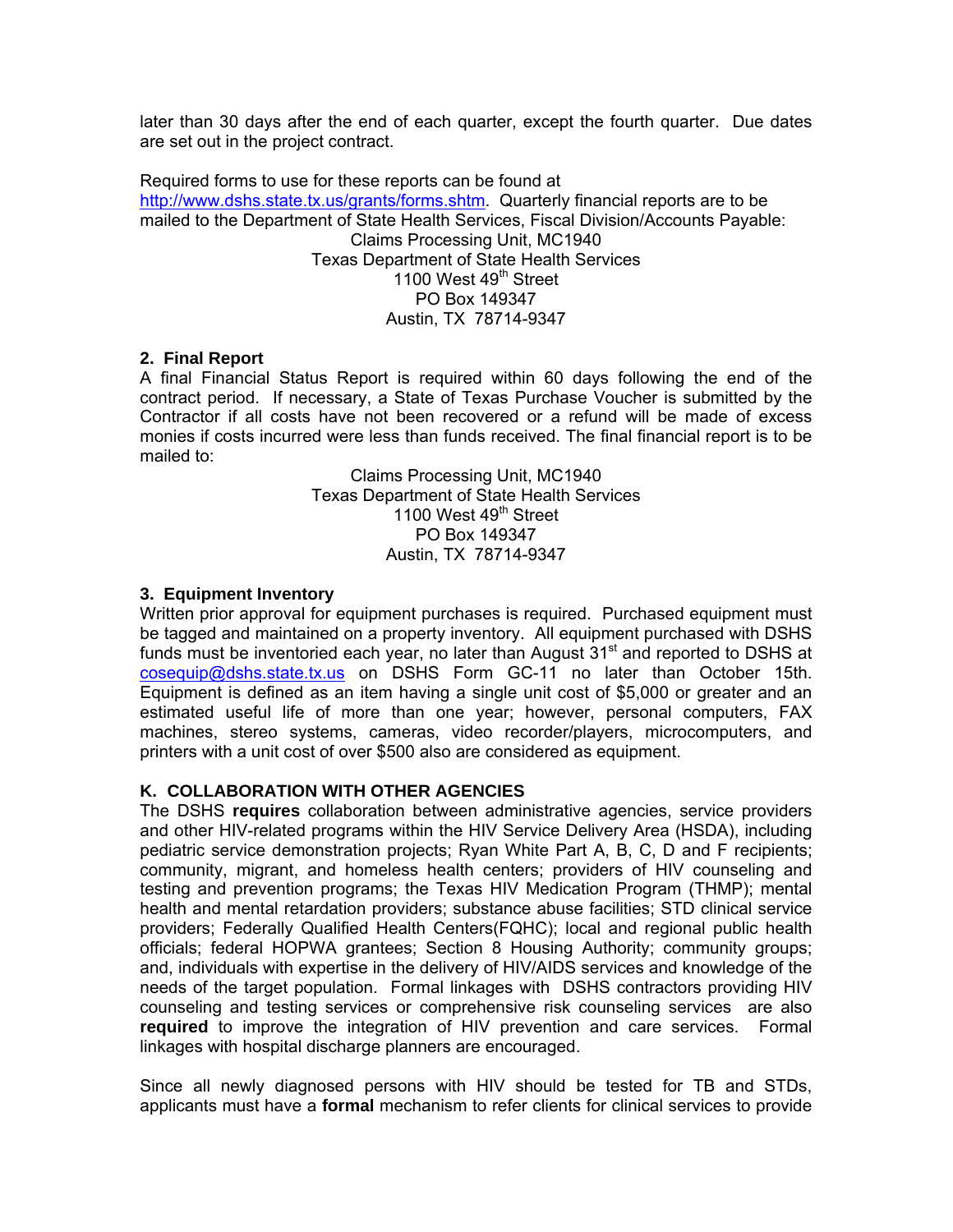TB and STD screening and diagnosis, and treatment, as appropriate, from qualified medical providers and must ensure that such care is provided to clients who receive services under this grant. Applicants must also have a formal mechanism to refer all newly diagnosed persons with HIV disease for hepatitis testing and a process to refer for services, as appropriate.

AAs must make efforts to assure that Part B/State Services/HOPWA providers work with one another and with other providers as cooperative partners in providing a continuum of care for clients and in making successful referrals to one another. A lack of collaboration and cooperation with the DSHS on the part of any agency that receives DSHS funds will be considered grounds for sanctions up to and including termination of funds.

# **L. OUTREACH AND ACCESS TO SERVICES**

Administrative Agencies must ensure that subcontractors are required to provide services that are equitably available and accessible to all HIV infected individuals needing services/care. Subcontractors must employ outreach methods to reach and provide services to eligible clients who may not otherwise be able to access the services, including difficult to reach and underserved populations. Subcontractors must provide for services so that hours of operation, availability of public transportation, and location do not create access barriers.

# **M. COMPREHENSIVE SERVICES PLAN and RESULTING ALLOCATIONS**

Administrative Agencies are required to develop and annually update a Comprehensive Services Plan, which identifies needs, services, resource allocation and a plan to serve HIV infected and affected individuals within the designated administrative service area. A Comprehensive Services Plan includes the following components:

- An Executive Summary:
- Description of how the plan was developed and how community input and comment was included in the process;
- A Summary of HIV/AIDS epidemiology in the administrative service area;
- Summary of results of comprehensive assessment of needs for HIV medical and psychosocial support services, including client and providers assessments, an inventory of available resources to meet needs, and assessment of services gaps and unmet needs for HIV-related medical care;
- A brief summary of the continuum of care;
- Prioritization of Service Needs and Resource Allocation; and
- A Written Plan to Meet the Prioritized Service Needs; and

One hundred percent (100%) of the Ryan White Service Delivery Part B and State Services contracts executed by the Administrative Agency are in compliance with the current Priorities and Allocations and the current Comprehensive Plan for HIV service delivery.

Needs for core medical services (outpatient/ambulatory medical services, AIDS pharmaceutical assistance (local), oral health care, early intervention services, health insurance premium and cost sharing assistance, home health care, home and community based health services, hospice services, mental health services, medical nutrition therapy, medical case management, substance abuse services – outpatient) are to be considered for use of Part B funds before other eligible categories of services. If no allocations are made to any of the above categories, the plan must specify how these services are to be delivered. All contracts executed by the AA using RWSD and SS